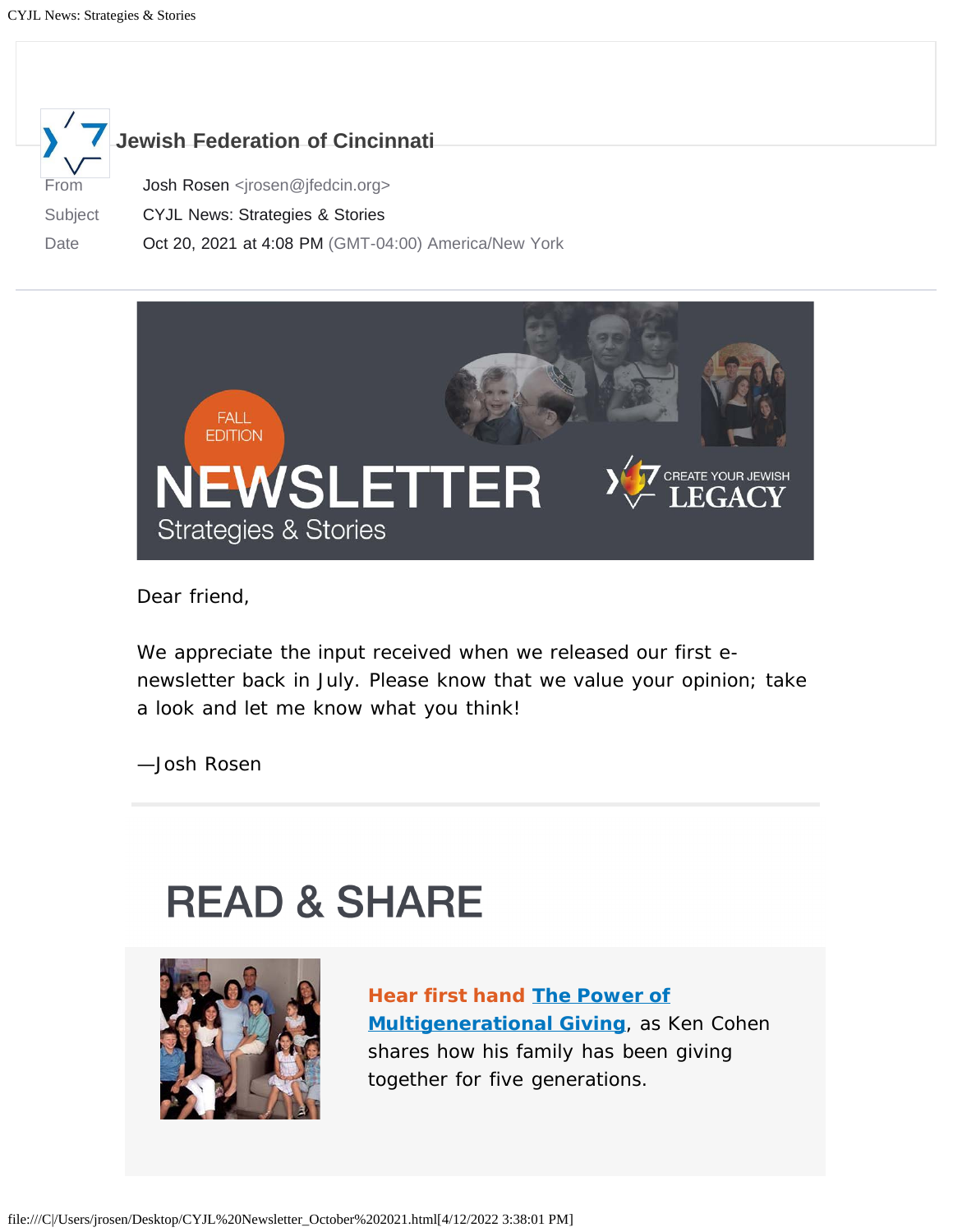

Marsha and Mark Barsman share their experience with the **[New "Each One Reach](https://blog.jewishcincinnati.org/hyh-new-each-one-reach-one-program-creates-stronger-jewish-future/) [One" Program](https://blog.jewishcincinnati.org/hyh-new-each-one-reach-one-program-creates-stronger-jewish-future/)** and how it Creates a Stronger Jewish Future.



**Reminder:** Each One Reach One incentive deadline is December 31, 2021.

**The top three organizations in our community with the highest percentage increase in legacy gifts by December 31 will win \$2,000 each.** Here are the top five organizations as of September 30, 2021. Want to know where your organization stands? Looking for ways to increase your percentage? Email *irosen@jfedcin.org.* 

| Organization                        | % Increase |
|-------------------------------------|------------|
| <b>Temple Sholom</b>                | 10%        |
| <b>Camp Livingston</b>              | 8%         |
| K.K. Bene Israel/Rockdale Israel    | 8%         |
| <b>Congregation Zichron Eliezer</b> | 5%         |
| <b>Adath Israel Congregation</b>    | 5%         |



### **Seminar with Dena Kaufman**

**[Join us](https://us06web.zoom.us/j/89283152051)** Wednesday, October 27th on Zoom at 4 p.m. to learn about ways to further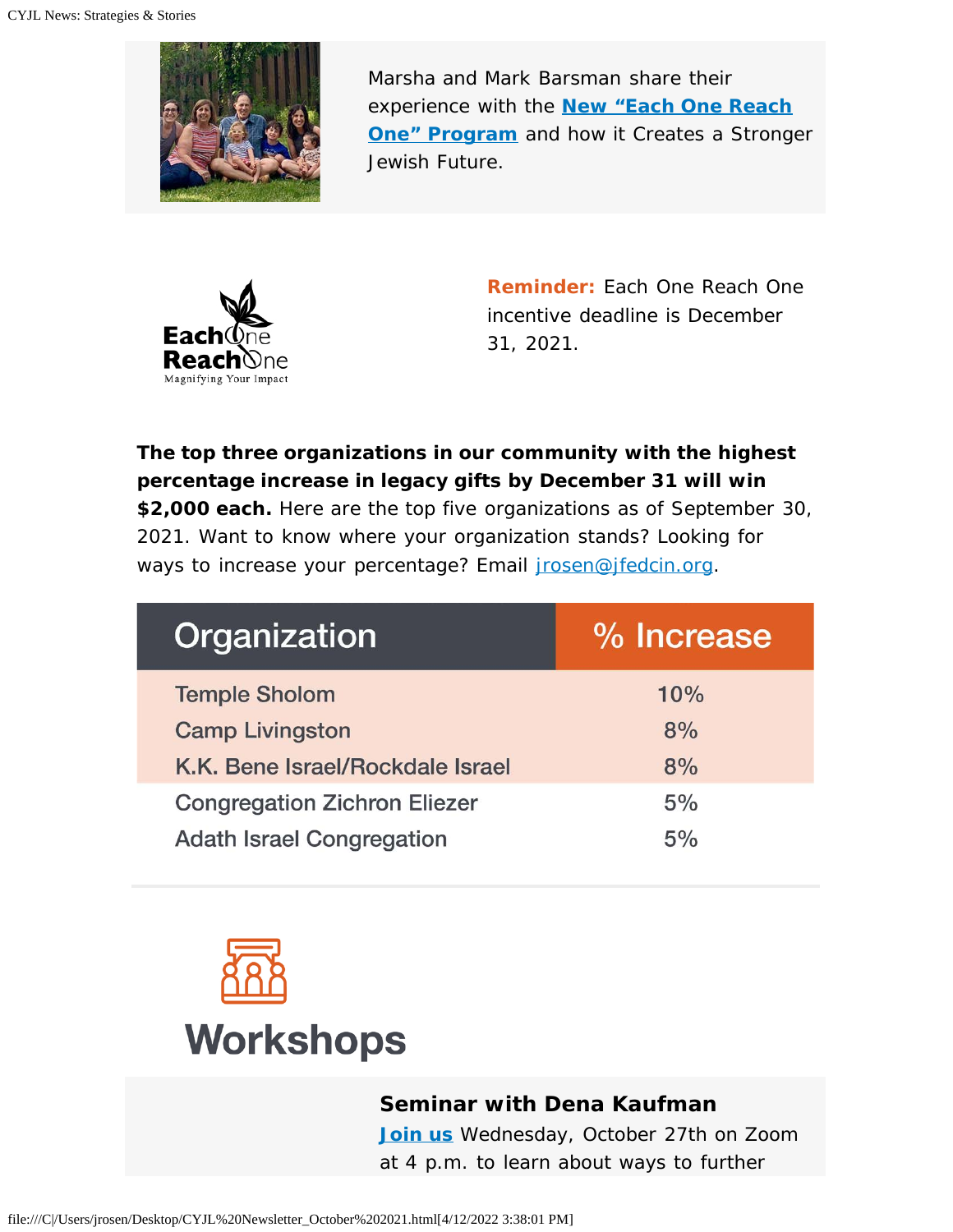

integrate and entrench CYJL into the fabric of your organization. Dena Kaufman of LIFE & LEGACY will lead an hour-long virtual workshop on Making Legacy Giving Normative.

She will cover topics such as:

- What is your Board's interaction with and participation in CYJL?
- Where does legacy giving "live" in your organization, and is this the best place for it to be fully integrated into your organization?
- Where else in your organization does legacy or legacy-giving show up?

There will also be breakout groups to discuss challenges and opportunities. We look forward to seeing you!

**[Click for Zoom link](https://us06web.zoom.us/j/89283152051)**

LIFE & LEGACY Workshops are available from the recent Annual Conference, ranging from how to make an ask to how COVID-19 is transforming philanthropy.

**[View workshops](https://jewishlifelegacy.org/annual-conference/powerpoints-and-recordings)**

## **RESOURCES**



**[Amy Schiffman \(1 of 3\)—](https://vimeo.com/543216334) [Legacy Cultivation](https://vimeo.com/543216334)**: Assessing Readiness and Getting to the Ask

**[Amy Schiffman \(2 of 3\)—](https://vimeo.com/569018465)**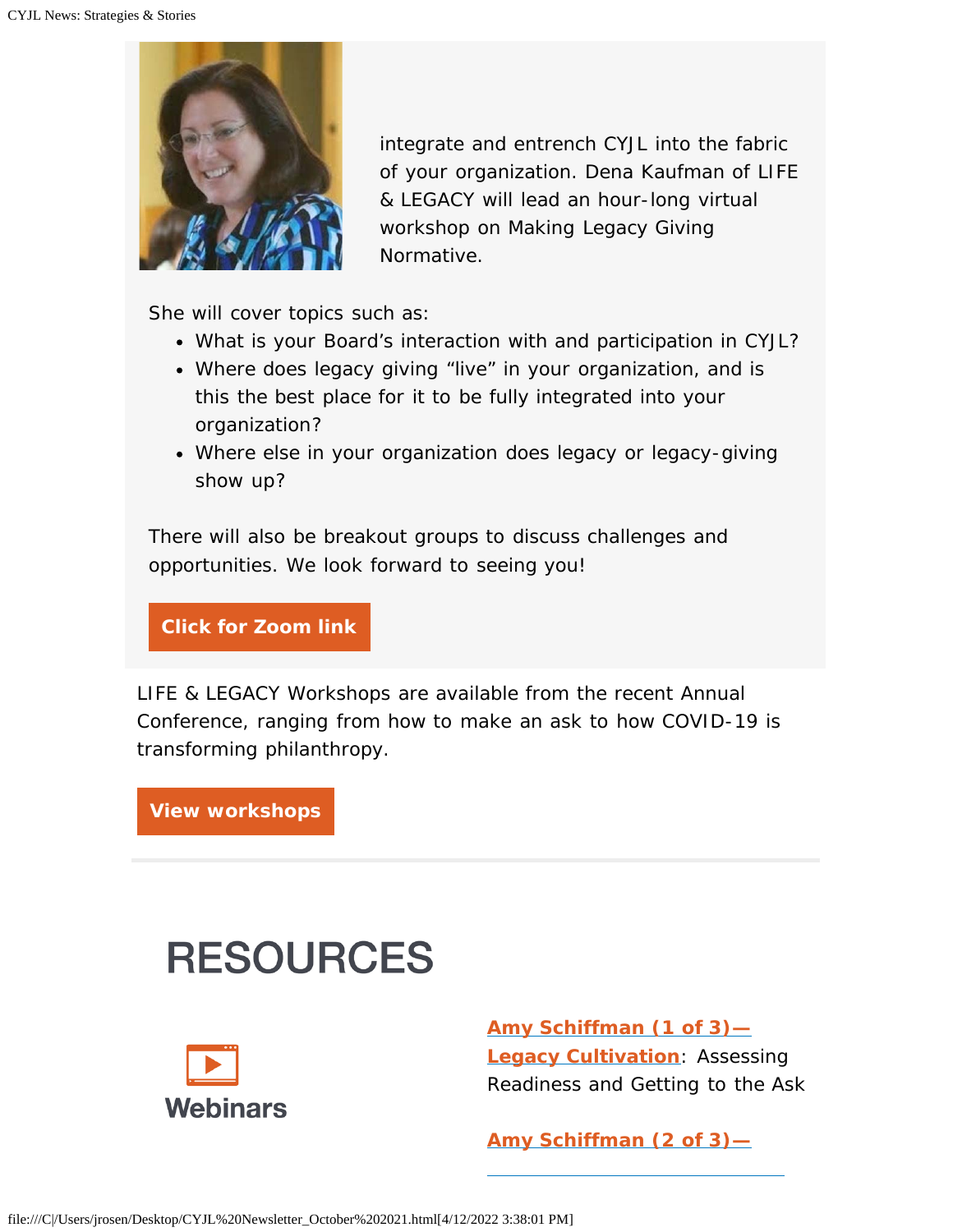**[Making a Compelling Legacy](https://vimeo.com/569018465) [Ask](https://vimeo.com/569018465)**: The Solicitation Meeting

### **[Amy Schiffman \(3 of 3\)—](https://vimeo.com/568997899) [Closing the Legacy Gift](https://vimeo.com/568997899)**:

Solicitation Follow Up and Planning for the Future

*The password for these webinars is: Legacy1*

The LIFE & LEGACY Resources Directory contains materials that support the LIFE & LEGACY curriculum in addition to best practice examples and other relevant information to assist Jewish communities and organizations in integrating legacy giving into their philanthropic culture.

You can access the LIFE & LEGACY Resources Directory **[here](https://jewishlifelegacy.org/log-in)**.

- Username: Resources
- Password: hgflegacy